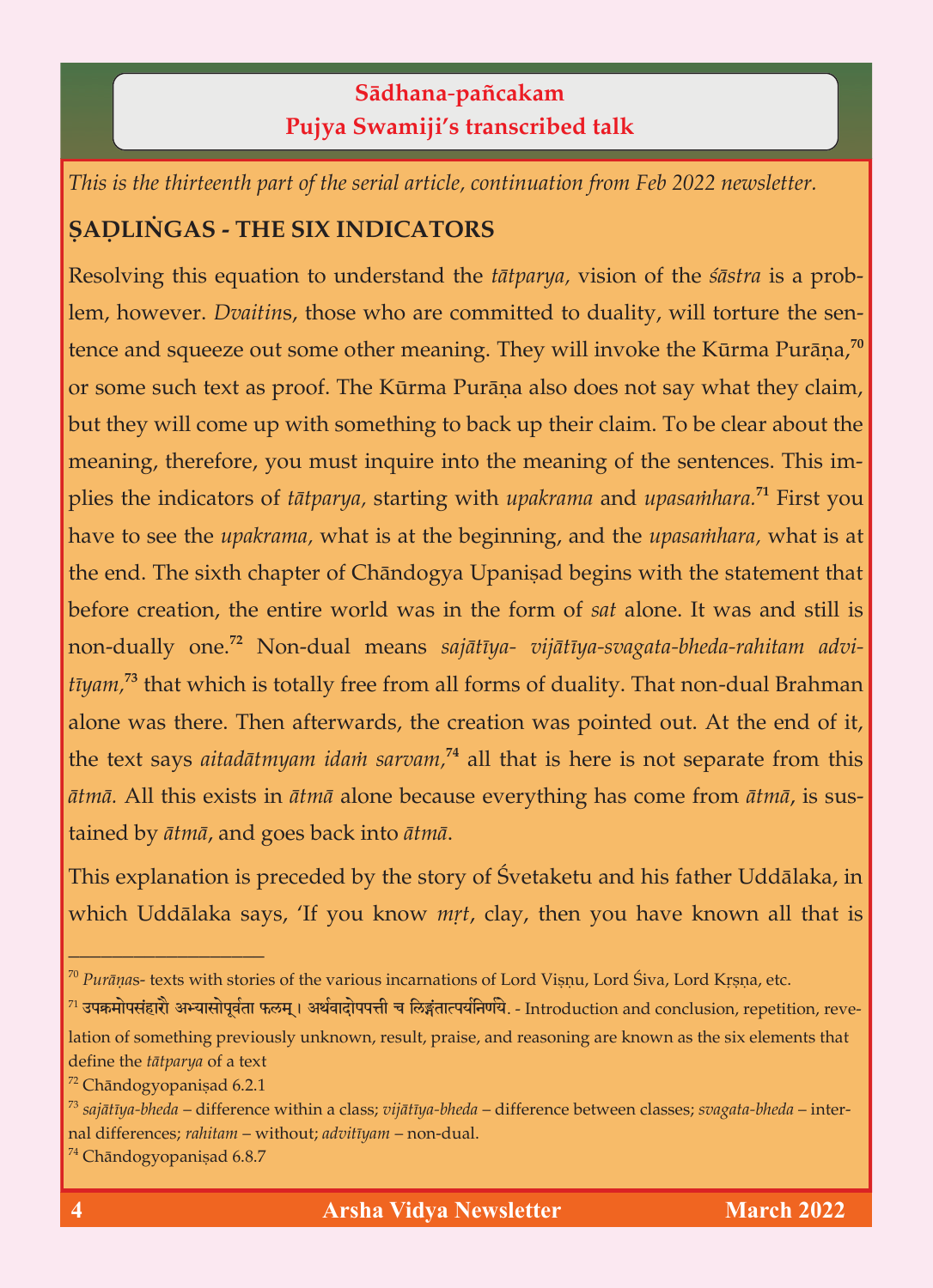made of clay.' In the example, clay is the *svarūpa*. Word and meaning alone account for differences, but what is there is only one clay. That is the *mahā-upakrama*, count for differences, but what is there is only one clay. That is the *mahä-upakrama*, the first *upakrama.*

Afterwards, when the teaching takes place, the statement that, 'Before this creation the entire world was in the form of *sat* alone, and it was and still is nondually one', is the *upakrama*, the introduction. Therefore you should see the introduction and the conclusion in order to find out the meaning of the sentence and the *tātparya*. If they share a commonality, then the subject matter is only *ekam eva advitiyam vastu,* one non-dual existence, knowing which everything is going to be *advitéyaà vastu*, one non-dual existence, knowing which everything is going to be known. If the world is different from the *ätmä*, then by knowing *ätmä* you will neither know the world nor Īśvara. In such a case, Īśvara is different from the *jagat*, so<br>you will not know him at all. So how can one say *atat tvam asi*, 'You are not that? you will not know him at all. So how can one say *atat tvam asi*, 'You are not that? Or *tasya tvam asi*, you belong to that. You are a fraction of that?' There is no fraction here, there is only the whole.

Once we have examined *upakrama* and *upasanhāra*, we look at the aspect of *apūr-*<br>*vatā*, something that is not previously known. What is taught in the *śāstra* is something that is not already known to you by other *pramānas*, other means of knowledge. If *sabda*, words of the *sruti* are *pramāna*, then what is taught by the *sāstra* should not be available for your experience, sense perception or witness percepshown be available for  $\mathbf{r}$  and  $\mathbf{r}$  are  $\mathbf{r}$  experience, sense perception or  $\mathbf{r}$ tion. It will not even be available for different types of inference such as *anumäna*, *arthäpatti, anupalabdhi*, or *upamäna.***<sup>77</sup>**

Only then does it become the subject matter of the Veda. So we have to see whether or not the subject matter is already known to you. If the *śāstra* repeats whether or not the subject matter is already known to you. If the *çästra* repeats something that is known to you, then it is only *anuväda*, a restatement. It has no *apürvatä*. Here, however, *apürvatä* is there, since the fact that *ätmä* is Brahman as the cause of the *jagat* is not known to you. This knowledge is not available for an other *pramāņa, anadhigata-viṣaya*. No experience is going to give you the

\_\_\_\_\_\_\_\_\_\_\_\_\_\_\_\_\_\_

 $^{77}$ The four inferences - One-step inference, two-step inference, cognition of absence, or illustration.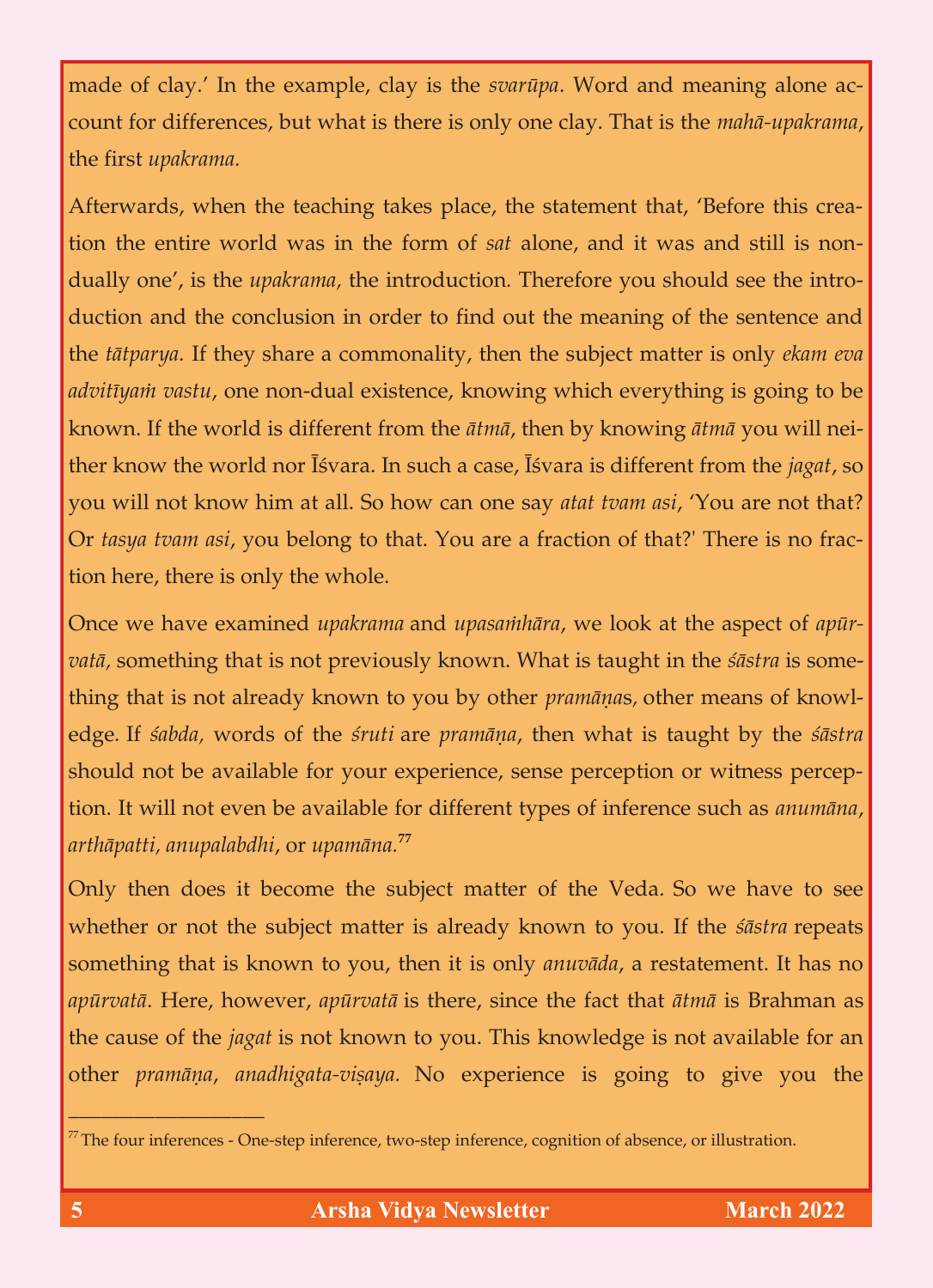knowledge, 'I am Brahman*, aham idaà sarvam,* I am the whole*.*' It is something that has to be revealed by the *çästra.*

The third element is *upapatti*, which means logic, reasoning. This is necessary be-<br>cause what is unfolded by the *śruti* has to be supported by logic. It is not available for corroboration, however. What we are doing is pointing out the fallacies in the reasoning behind any other contention presented either by my intellect or by any other intellect in the world. If what is said by the *sruti* is true, then any other contention is going to be wrong. When determining the vision, we also use *upapatti* to see what is said before and what is said later, thus clearly discern how the other person's interpretation falls short. For example, when you look at tat tvam asi from a purely linguistic perspective, the phrase tvam asi, 'you are,' creates an *ākank* sā, expectation. As we saw previously, I have to tell you something that you do not already know. I need not say *atat tvam asi* because you already know that you are not that! So this is *upapatti*. We use reasoning to eliminate all other schools of not that! So this is *upapatti*. We use reasoning to eliminate all other schools of thought, schools propounded by *äcärya*s who accept the Veda as a *pramäëa*.

Then there are others, such as the Buddhists and so on, who do not accept the Veda as a *pramāna*. We have to deal with them also. In fact, it is easy to deal with them because all we have to do is meet them on their own ground. Their arguments are based solely on reason, and therefore we have to point out the fallacies in their reasoning. That is not difficult at all. Even if they present an argument by  $\sigma$  reasoning. The is not different at all. Even if they present at  $\sigma$ quoting from *småti***<sup>78</sup>** texts, if it contradicts *çruti,* then we should go by *çruti* alone. Only *śruti* is *pramāņa, smṛti* is not *pramāṇa*. If *smṛti* conforms to the *śruti*, then *smṛti* is acceptable, like the Bhagavad Gītā for example. But if you find a *smṛti* contradicting *śruti*, we should only go by *śruti*. As long as *smrti* dovetails *śruti*, it is okay. Thus fallacious arguments must be understood as fallacious. Thereby, you must understand what *śruti* has to say. Here we use linguistics, logic, semantics, and so understand what *çruti* has to say. Here we use linguistics, logic, semantics, and so on in order to ascertain the meaning. First *upakrama-upasaàhärau*, then *apürvatä* 

 $\overline{\phantom{a}}$  , and the set of the set of the set of the set of the set of the set of the set of the set of the set of the set of the set of the set of the set of the set of the set of the set of the set of the set of the s

<sup>&</sup>lt;sup>78</sup> Smrti – literally 'that which is remembered', a class of *śāstra* literature derived from Veda, and including purāņas, Rāmāyaņa, Mahābhārata, etc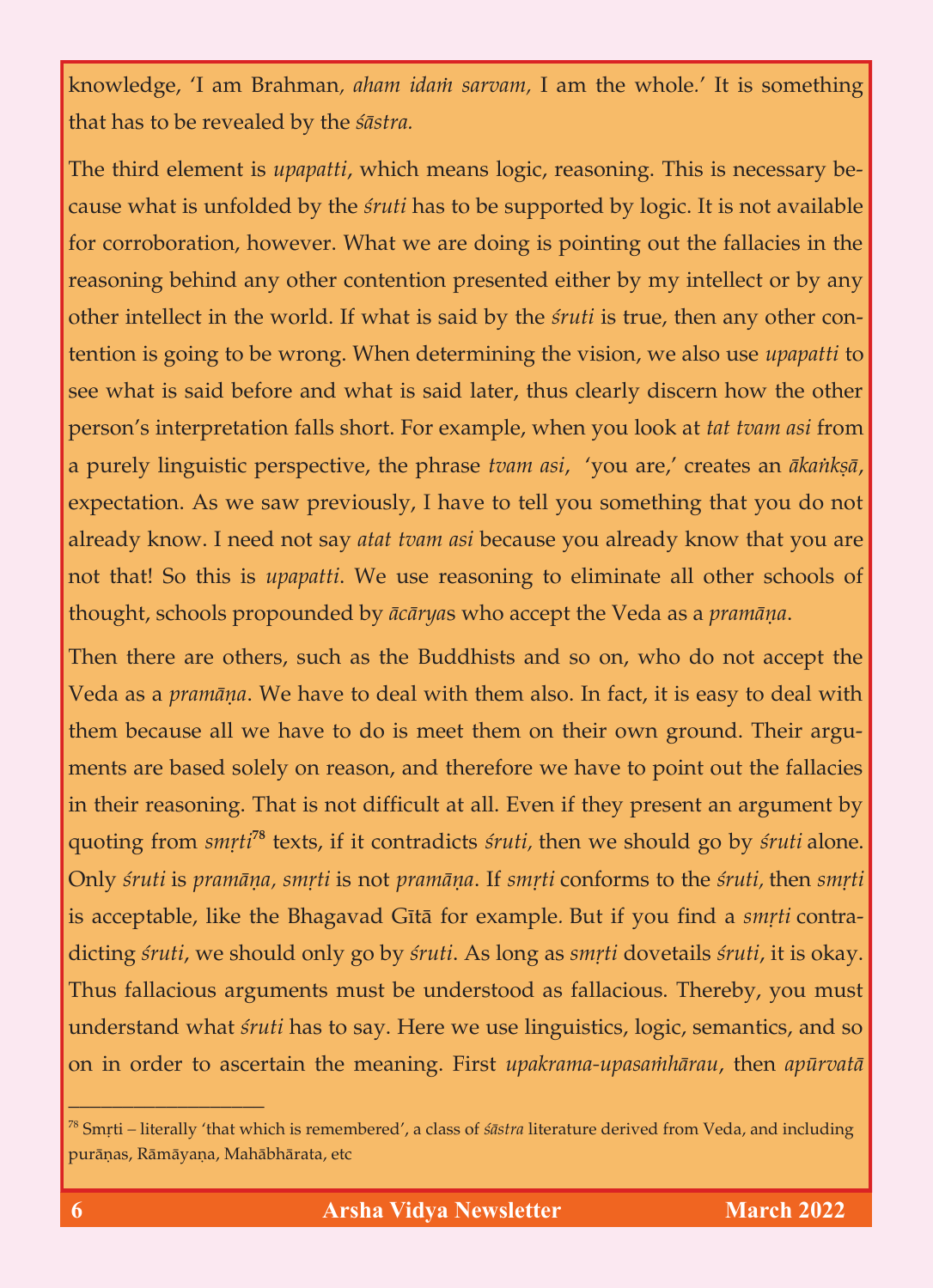and *upapatti*. Another helpful aspect is *arthavāda*, praise, such as *ātmavit śokam ta-*<br>*rati*, the one who knows *ātmā* crosses sorrow. The *phala*, result, is there, and praise *is* also there. There, the one who has gained this knowledge is said to be a *jīvan*mukta, one who does not come back later. That is the *phala*. And it is praise to say, *mukta*, one who does not come back later. That is the *phala*. And it is praise to say,

Then there is *abhyäsa*, repetition. Even if there is only one stray statement somewhere in the whole Veda that says *ayam ätmä brahma,***<sup>79</sup>** this *ätmä* is Brahman, that would be enough. But the question is whether it is the *tätparya*. When there is a For example, if you are giving someone directions from one place to another, you repeat only the directions where there may be some confusion, some deviation. Wherever there is repetition, that is where the emphasis is. In Chandogya Upani-Where is repetitive there is repetitive is repetitive in  $\mathcal{U}$  and  $\mathcal{U}$  upani- $\mathcal{U}$ ñad*,* for example, *tat tvam asi* is repeated nine times for Çvetaketu*,* from different standpoints. The *śāstra* says that before the creation there was one *sadātmā*, and only after the creation came the elements, which then underwent *pañcīkaraṇa*, grossification. From these come the physical world, including your physical body as well as your mind and senses, made of subtle elements. All of them have come from Brahman alone. That Brahman is  $sat\text{-}cit\text{-}\bar{a}n$  and  $at\text{m}\bar{a}$ . What is created is only your physical body and the *sūkṣma-śarīra*, the subtle body. The subtle and gross your physical body and the *sükñma-çaréra*, the subtle body*.* The subtle and gross universe all come from Brahman. Therefore you are that Brahman, that is *ätmä*, you.

The *çästra* also teaches this in another way, saying that anything created is not separate from its cause. The created is *näma* and *rüpa*, word and meaning, it is *mithyā*. The *kāraņam,* cause, is *satya*. The *kāraṇam* is *ātmā*, which is Brahman and therefore *tat tvam asi.* It is very clear. You cannot find any other meaning, unless you have some prejudice already. Even though it is so clear, some *äcärya*s still miss this. But at least all of them look upon Veda as a *pramāņa*, which is a great

\_\_\_\_\_\_\_\_\_\_\_\_\_\_\_\_\_\_

<sup>&</sup>lt;sup>79</sup> Māņdukya Upaniṣad 1.2 of Atharva Veda.